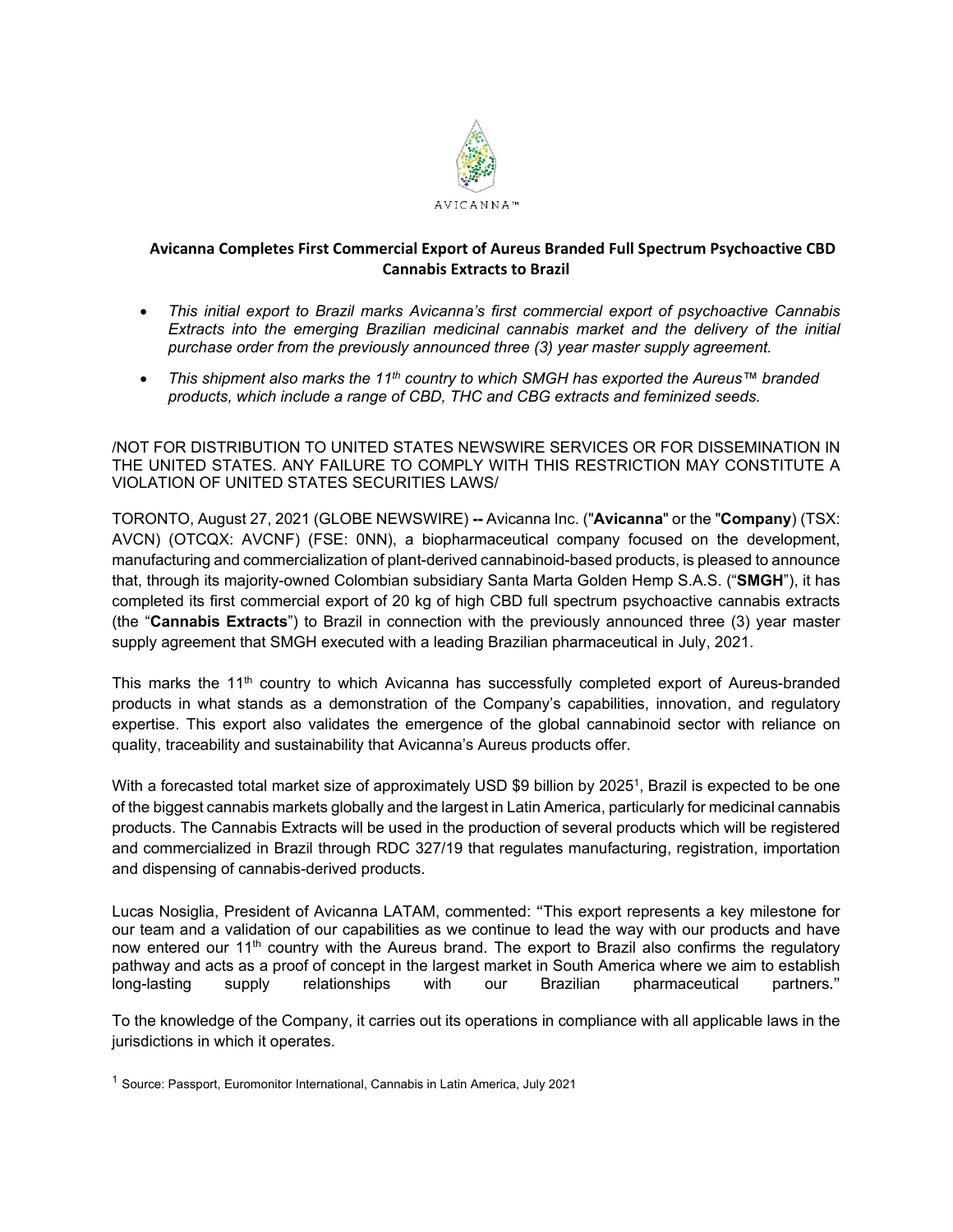## **About Aureus**™

Avicanna's supply chain business units are based out of Santa Marta, Colombia and are primarily dedicated to providing consistent source of cannabinoid raw materials for Avicanna's current commercial products and pharmaceutical pipeline for the global marketplace.

Additionally, under the Aureus™ brand, standardized cannabis extracts and feminized seeds are made available to cultivation, cosmetic and pharmaceutical partners around the world. Aureus branded products are cultivated, extracted, and manufactured by Avicanna's subsidiaries in Colombia where they benefit from optimal environmental conditions to produce cannabinoid active pharmaceutical ingredients economically and sustainably and include a range of extracts of CBD, THC and rare cannabinoids such as CBG. Avicanna's supply chain business also benefits from federally regulated legislation in Colombia where the Company is well positioned to be a global supplier of the less competitive psychoactive extracts including CBD and THC crude oil to meet the growing global demand.

## **About Avicanna**

Avicanna is a diversified and vertically integrated Canadian biopharmaceutical company focused on the research, development and commercialization of plant-derived cannabinoid-based products for the global consumer, medical, and pharmaceutical market segments.

Avicanna is an established leader in cannabinoid research and development, which it primarily conducts at its R&D headquarters in the Johnson & Johnson Innovation Centre, JLABS @ Toronto, Canada and in collaboration with leading Canadian academic and medical institutions. In addition to its developing pharmaceutical pipeline, Avicanna's team of experts have developed and commercialized several industry leading product lines, including:

- RHO Phyto™: an advanced line of medical cannabis products containing varying ratios of CBD and THC currently available nationwide across Canada in medical channels in partnership with Medical Cannabis by Shoppers™, a subsidiary of Shoppers Drug Mart, and in adult use channels through provincial retailers. RHO Phyto is the first medical formulary of advanced "Cannabis 2.0" products, containing oils, sprays, capsules, creams, and gels, all developed with scientific rigour, manufactured under GMP standards and supported by pre-clinical data; and,
- Pura H&W™: an advanced and clinically tested line of functional CBD consumer derma-cosmetic products currently available nationwide across Canada in medical channels in partnership with Medical Cannabis by Shoppers™, a subsidiary of Shoppers Drug Mart, in adult use channels through provincial retailers in Canada and nation-wide across Colombia.

With ongoing clinical studies on its derma-cosmetic (Pura H&W), medical cannabis (RHO Phyto) and a pipeline of pharmaceutical products, Avicanna's dedication to researching the important role that cannabinoids play in an increasingly wider scope of products has been at the core of the Company's vision since its inception. Furthermore, Avicanna's commitment to education is demonstrated through its annual medical symposium, the Avicanna Academy educational platform, and the My Cannabis Clinic patient program through its subsidiary company.

Avicanna manages its own supply chain including cultivation and extraction through its two majority-owned subsidiaries, Sativa Nativa S.A.S. and Santa Marta Golden Hemp S.A.S., both located in Santa Marta, Colombia. Through these sustainable, economical, and industrial scale subsidiaries, Avicanna cultivates, processes, and commercializes a range of cannabis and hemp cultivars dominant in CBD, CBG, THC, and other cannabinoids for use as active pharmaceutical ingredients. Avicanna's Avesta Genetica program specializes in the development and optimization of rare cultivars for commercial production along with feminized seeds for global export. In June 2020, Avicanna made history with a shipment of hemp seeds to the United States of America by completing the first ever export of hemp seeds from Colombia.

SOURCE Avicanna Inc.